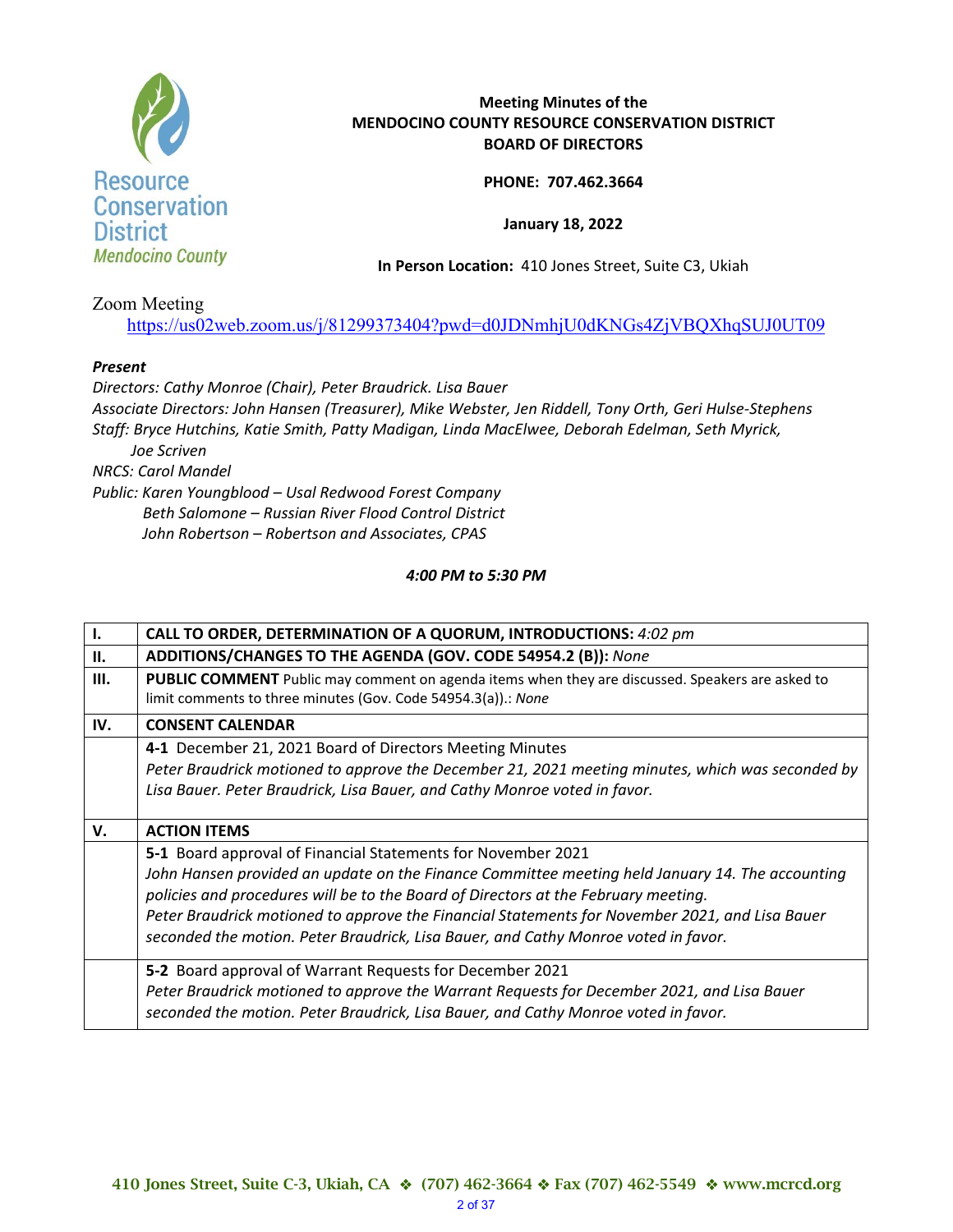|     | 5-3 2022-240 Resolution: Approve entering into agreement with SWRCB for Eel River Road Sediment                                                             |
|-----|-------------------------------------------------------------------------------------------------------------------------------------------------------------|
|     | Treatment Project - Phase 2                                                                                                                                 |
|     | Peter Braudrick motioned to approve Resolution 2022-240, which was seconded by Lisa Bauer.<br>Peter Braudrick, Lisa Bauer, and Cathy Monroe voted in favor. |
|     |                                                                                                                                                             |
|     | 5-4 2022-241 Resolution: Teleconference meetings and AB-361                                                                                                 |
|     | Peter Braudrick motioned to approve Resolution 2022-241, which was seconded by Lisa Bauer.                                                                  |
|     | Peter Braudrick, Lisa Bauer, and Cathy Monroe voted in favor.                                                                                               |
|     | 5-5 Approval of contract with Usal Redwood Forest Company for the Northern Mendocino County<br>Forest Health Collaborative Project                          |
|     | Karen Youngblood from Usal Redwood Forest Company provided a summary of the work proposed on                                                                |
|     | 358 acres, which includes a shaded fuel break between Leggett and the coast, invasive plant removal,                                                        |
|     | and steep slope fuel reduction with the goal to reduce the speed of wildfire spread and reduce its                                                          |
|     | intensity.                                                                                                                                                  |
|     | Peter Braudrick motioned to approve entering into a contract with the Usal Redwood Forest                                                                   |
|     | Company for the Northern Mendocino County Forest Health Collaborative Project, which was                                                                    |
|     | seconded by Lisa Bauer. Peter Braudrick, Lisa Bauer, and Cathy Monroe voted in favor.                                                                       |
|     | 5-6 Nomination of Stephen Smith as Director of MCRCD                                                                                                        |
|     | Peter Braudrick nominated Stephen Smith to become a Director on the MCRCD Board, which was                                                                  |
|     | seconded by Lisa Bauer. Peter Braudrick, Lisa Bauer, and Cathy Monroe voted in favor.                                                                       |
| VI. | <b>DISCUSSION ITEMS</b>                                                                                                                                     |
|     | 6-1 NRCS update                                                                                                                                             |
|     | Carol Mandel stated that their office still does not have a Farm Bill Assistant. The last date to submit                                                    |
|     | an application this year will be April 1, and MCRCD staff need to be aware of that regarding projects                                                       |
|     | with landowners who plan to participate in EQIP and RCPP.                                                                                                   |
|     | 6-2 Staffing Changes, Organizational Structure, and Next Steps                                                                                              |
|     | Linda MacElwee said that the announcement to recruit a new Executive Director is on MCRCD's                                                                 |
|     | website. Applications due by February 4. The Hiring Committee will continue to meet weekly.                                                                 |
|     | The link to MCRCD's webpage with the full position description is:<br>https://mcrcd.org/mcrcd-                                                              |
|     | news/now-hiring-executive-director                                                                                                                          |
|     | 6-3 CARCD annual meeting and MCRCD attendance<br>Deborah Edelman will be participating in a workshop on January 26 from 9-12, focusing on building          |
|     | partnerships with tribes.                                                                                                                                   |
|     | 6-4 Board discussion of updated Financial Policies                                                                                                          |
|     | Joe will review MCRCD's fiscal policies and provide an update to the Finance Committee the first week                                                       |
|     | of February.                                                                                                                                                |
|     | 6-5 Update on audit by Robertson & Associates, CPAs                                                                                                         |
|     |                                                                                                                                                             |
|     |                                                                                                                                                             |
|     | John Robertson provided an update on the status of their audit of MCRCD's finances for fiscal year                                                          |
|     | 2020/2021. The audit report will be ready by mid-February. The COVID pandemic has affected this                                                             |
|     | process.                                                                                                                                                    |
|     | They still need to finish testing some items that the Treasurer (John Hansen) brought to their attention.                                                   |
|     | John Hansen shared that his primary concern is with revenue recognition for the Willits Bypass Project,                                                     |
|     | which depends on identifying the actual costs of the project that are then reimbursable, resulting in a                                                     |
|     | net income for the year of zero.                                                                                                                            |
|     |                                                                                                                                                             |